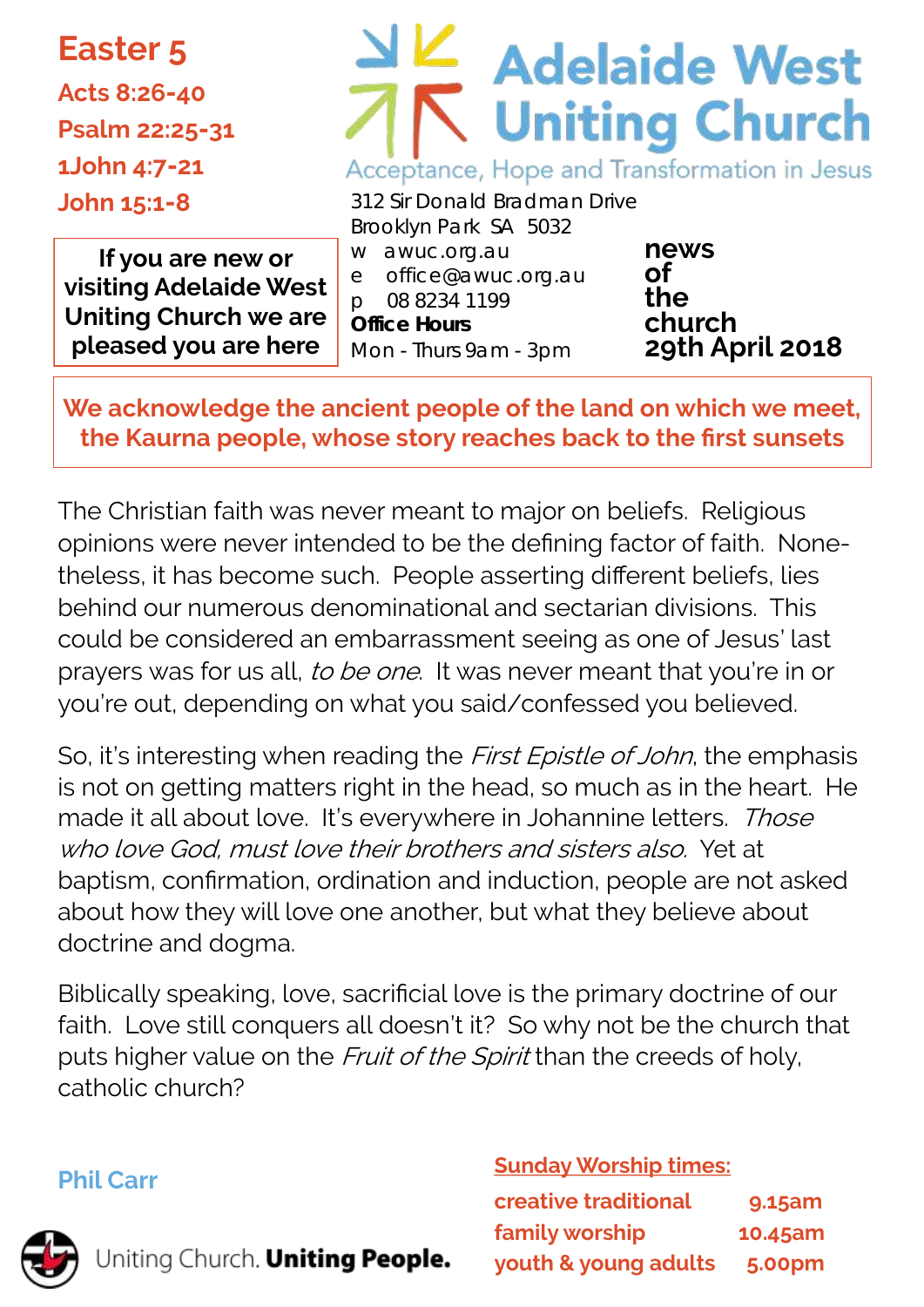

#### **Welcome to Worship**

Today there will be an activity in the hall during the sermon. Don't forget the the "Reconciliation Paver project" is now an afternoon activity. From 1pm – 3pm. We will be hearing aboriginal stories and making pavers after the service and shared lunch.

Kids' Space will resume next week  $6<sup>th</sup>$  May) we look forward to what our journey will hold this next term.

Please pray for the Kids' Space Leaders as they prepare for term 2 and what that journey will be!

> Blessings Lorraine Children and Families Pastor.

#### **Engage Youth**

Engage Youth welcomes all youth in years 7-12 to come, hang out, relax, eat, make new friends, meet awesome leaders and most importantly *engage* with God!

Engage Youth runs from 6-9:30pm at AWUC and includes dinner and dessert for \$5. Questions? Please contact Jack: 0433 763 908 or [youth@awuc.org.au](mailto:youth@awuc.org.au)

> **Jack Harington Youth Ministry team Leader**

#### **Annual General Meeting and Council Nominations**

The Annual General Meeting will be held on May 27th after church lunch. Save the date! We will be electing two positions at this AGM. Please pray if you or someone you know would be a good nominee. Nomination forms are at the back of the auditorium.

**The AGM will held at the Uniting College and we will be shown around their new facility prior to the meeting… so don't miss out!**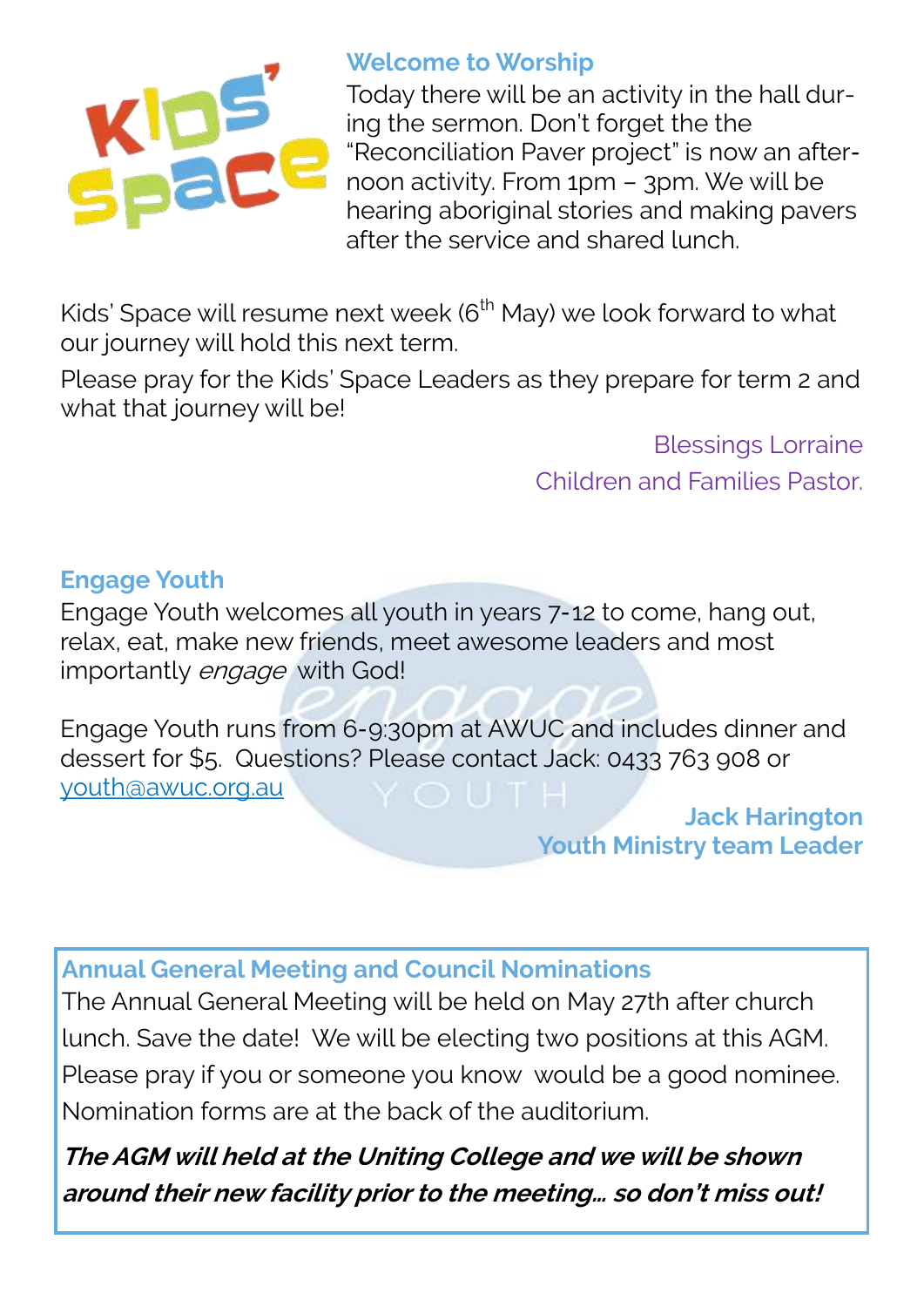#### **The Reconciliation Art Paver Project**

**Join us today** for lunch and then a fun family oriented workshop to prepare us for the reconciliation paver project. Today we will all be hearing the key themes from a dreaming story and turning that into ideas for pavers. No particular artistic skills needed.

## **Dyson Family Farewell Lunch**

Don't forget the farewell lunch for the Dyson Family on the 6th May after the 10:45 service at about 12noon… bring a dish to share.

## **It's Pasty Bake time again**

Fri 4th May – Sat 2nd June. Pasties \$3.50 Pasty plates \$11

Orders to Pam Young on 8352 5230.

Fridays from 12pm – 4pm and Saturdays 8am – 1pm at West Torrens Meals on Wheels Kitchen. If you have any spare time at all, even just an hour or two, please come and join us. You'll be so glad you did!!

## **Evening Fellowship**

Do you receive scam calls on your phone or computer? Come and hear a member of the SA Police speak on the subject of scams. Held in the church hall on Wednesday May  $9<sup>th</sup>$  at 7pm. See Pam R.

## **Mothers Day gifts...**

Pre Mothers Day Market Gifts and Plants will again be available on Sunday May 6th. Proceeds towards the Spring Fair.

## **Friendship Club**

Adelaide West U.C. Friendship Club will meet in the Hall at 1.30pm Wednesday 2<sup>nd</sup> May when our subject will be "Our Health Services" and understanding the system". Afternoon tea will follow.

Enquiries to Graham Galpin 82975154 or Joan Kelley 81795639

## **Men's Choir**

Today at 2pm is a concert here with the Men's Choir with the Jazz Bandits You are assured of an afternoon of fun, entertainment, a Devonshire afternoon tea and great music. Tickets available at the door. \$15 Adults, \$12 Concession, children free. Money to Frontier Services.